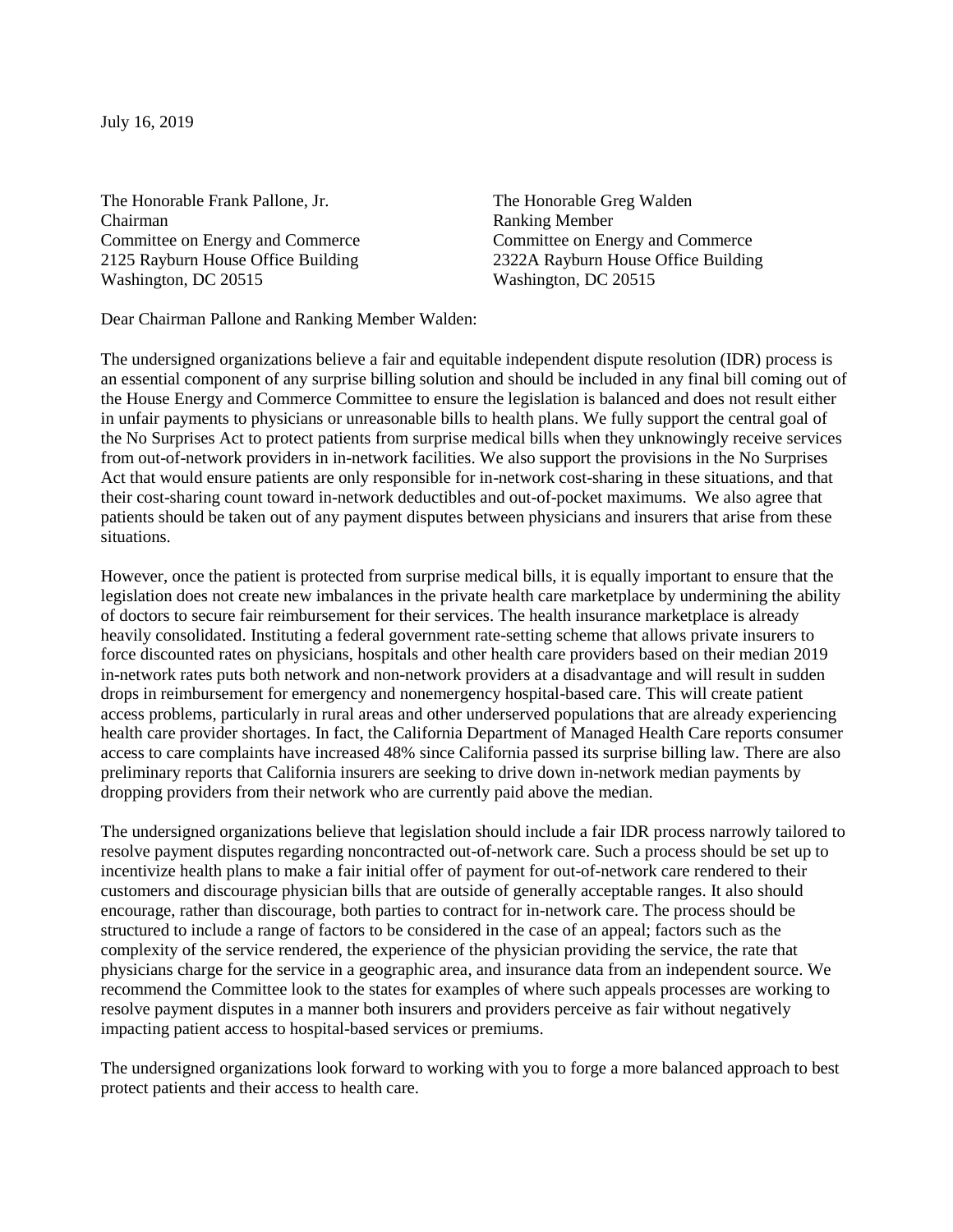Honorable Frank Pallone, Jr. Honorable Greg Walden July 16, 2019 Page 2

Sincerely,

American Medical Association American Academy of Allergy, Asthma & Immunology American Academy of Dermatology Association American Academy of Facial Plastic and Reconstructive Surgery American Academy of Neurology American Academy of Otolaryngology- Head and Neck Surgery American Academy of Physical Medicine and Rehabilitation American Association of Clinical Urologists American Association of Hip and Knee Surgeons American Association of Neurological Surgeons American Association of Orthopaedic Surgeons American Association of Public Health Physicians American College of Allergy, Asthma & Immunology American College of Cardiology American College of Emergency Physicians American College of Gastroenterology American College of Legal Medicine American College of Mohs Surgery American College of Obstetricians & Gynecologists American College of Osteopathic Internists American College of Osteopathic Surgeons American College of Physicians American College of Radiology American College of Surgeons American Epilepsy Society American Gastroenterological Association American Medical Group Association American Medical Women's Association American Orthopaedic Foot & Ankle Society American Osteopathic Association American Psychiatric Association American Society for Aesthetic Plastic Surgery American Society for Clinical Pathology American Society for Gastrointestinal Endoscopy American Society for Surgery of the Hand American Society of Anesthesiologists American Society of Clinical Oncology American Society of Echocardiography American Society of Hematology American Society of Neuroimaging American Society of Neuroradiology American Society of Plastic Surgeons American Urological Association American Academy of Ophthalmology Association of American Medical Colleges Association of University Radiologists College of American Pathologists Congress of Neurological Surgeons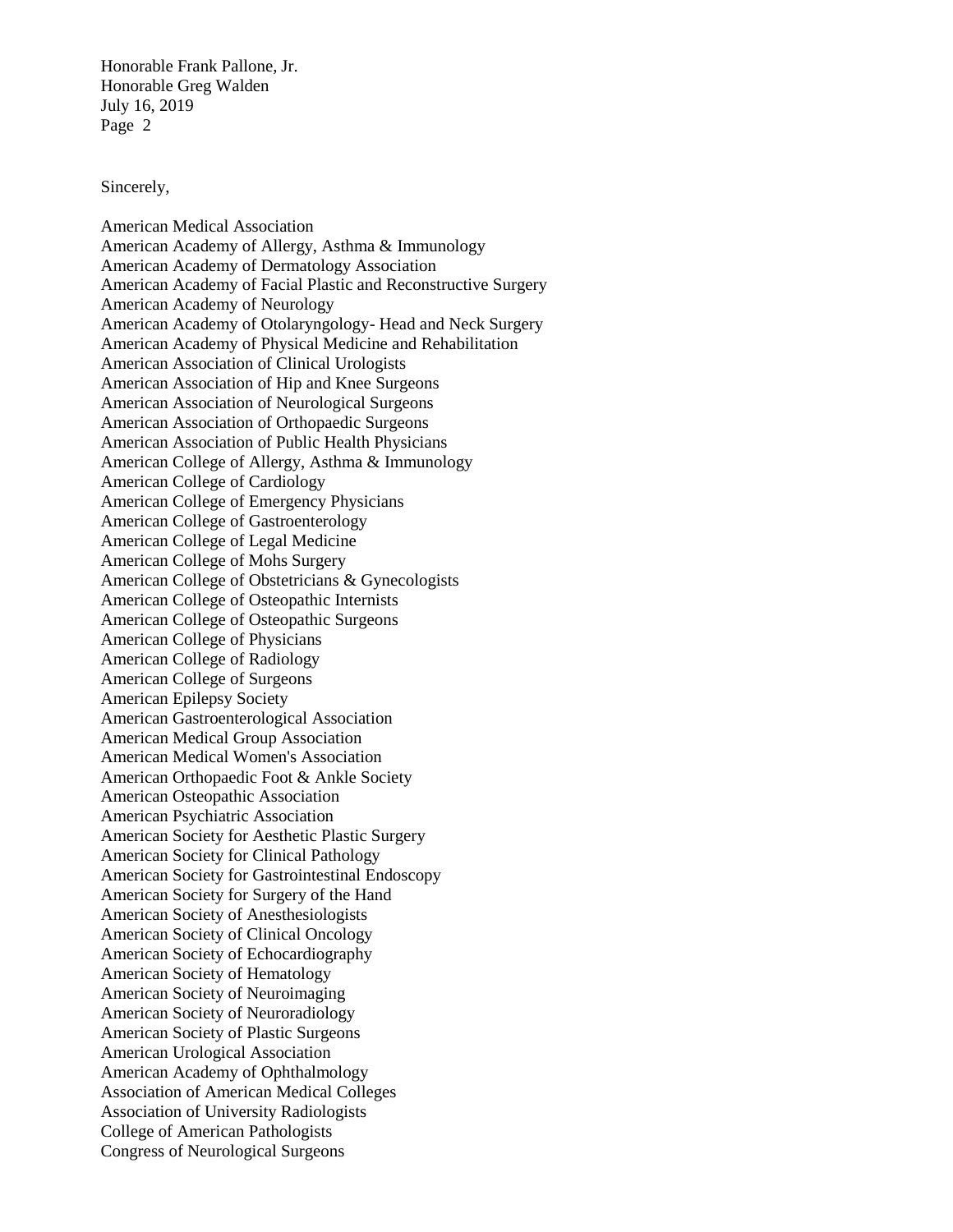Honorable Frank Pallone, Jr. Honorable Greg Walden July 16, 2019 Page 3

Medical Group Management National Association of Medical Examiners Renal Physicians Association Society for Interventional Radiology Society for Vascular Surgery Society of Hospital Medicine Society of Interventional Radiology Society of Retina Specialists Society of Thoracic Surgeons

Medical Association of the State of Alabama Alaska State Medical Association Arizona Medical Association Arkansas Medical Society California Medical Association Colorado Medical Society Connecticut State Medical Society Medical Society of Delaware Medical Society of the District of Columbia Florida Medical Association Inc Medical Association of Georgia Hawaii Medical Association Idaho Medical Association Illinois State Medical Society Indiana State Medical Association Iowa Medical Society Kentucky Medical Association Maine Medical Association MedChi, The Maryland State Medical Society Massachusetts Medical Society Michigan State Medical Society Minnesota Medical Association Mississippi State Medical Association Missouri State Medical Association Montana Medical Association Nebraska Medical Association Nevada State Medical Association New Hampshire Medical Society Medical Society of New Jersey New Mexico Medical Society Medical Society of the State of New York North Carolina Medical Society North Dakota Medical Association Ohio State Medical Association Oregon Medical Association Pennsylvania Medical Society Rhode Island Medical Society South Carolina Medical Association South Dakota State Medical Association Tennessee Medical Association